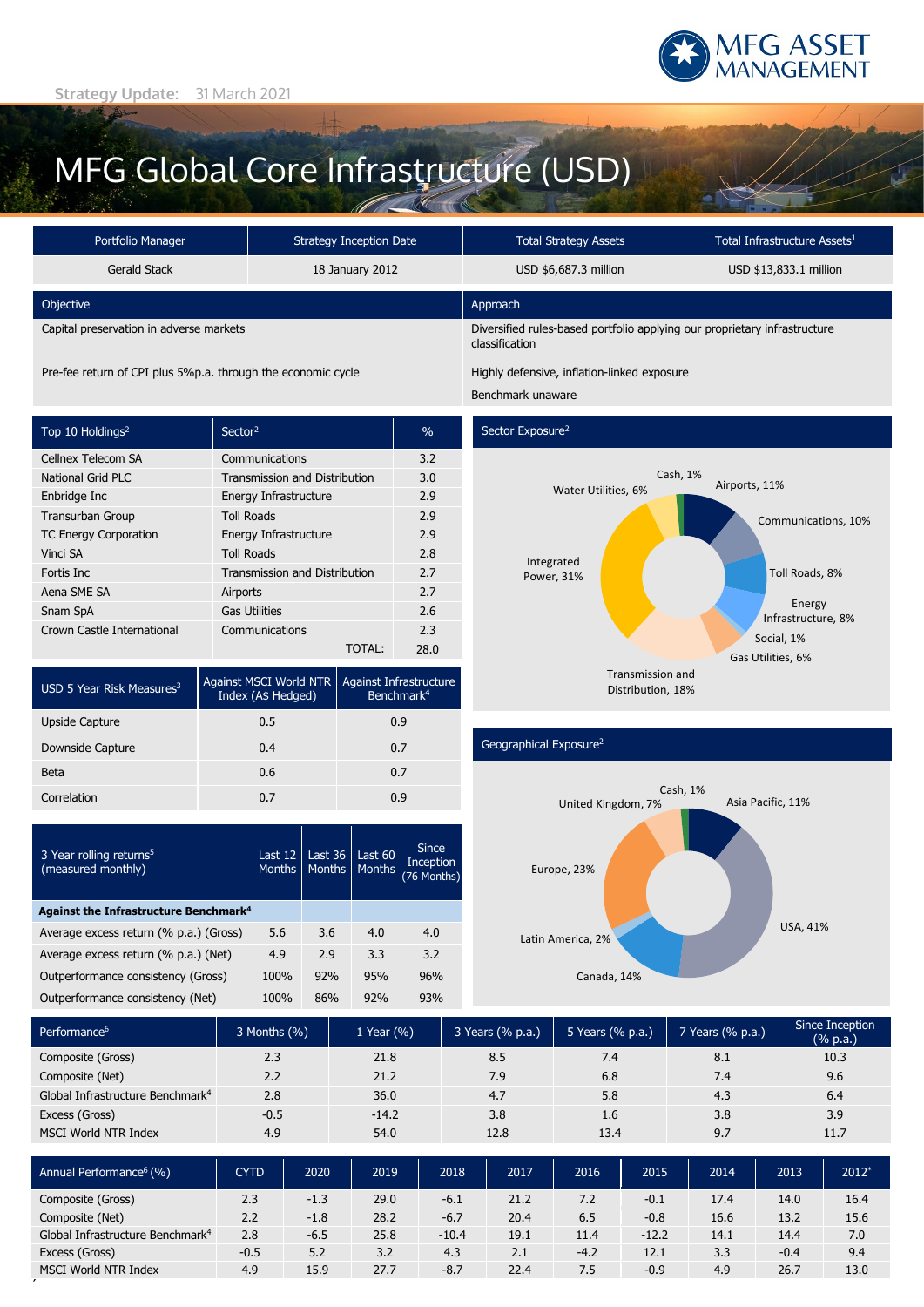# **Strategy Commentary**

In absolute terms, the strategy recorded a positive return over the quarter. The key driver of investment performance for the portfolio during the quarter was investors' expectations for inflation and interest rates.

In January and February, the strategy recorded a negative return, reflecting concerns from investors about potential increases in inflation and consequent increases in prevailing bond rates. The potential increases in inflation and bond rates particularly affected the share prices for regulated utilities, which make up more than 60% of the investment portfolio. Given the regulatory process, whereby increases in inflation and interest rates are typically passed through to consumers, the earnings of regulated utilities should be largely insulated from increases in inflation and bond rates. However, a rise in interest rates can lead to an increase in the discount rate applied by investors, leading to a reduction in value if there is no offsetting increase in cash flows.

In March, comments from central-bank officials, suggesting any increase in inflation was likely to be transient rather than structural, appeared to mollify the concerns of investors about inflation. The share price performance of regulated utilities did well during the month as a result, increasing in local currency terms by an average of approximately 11%. The upshot was the portfolio outperformed for the month.

Our view of regulated utilities during the quarter did not change. We assess utilities as offering reliable, predictable earnings and able to digest moderate inflation and interest rate increases through the regulatory process.

The stocks that contributed the most were the investments in Enbridge and TC Energy Corp of Canada and Vinci of France. Enbridge and TC Energy rose in line with the gain in oil prices over the quarter that made energy the best-performing sector, even though changes in the oil price had little immediate effect on their revenues. Furthermore, TC Energy rose even though President Joe Biden cancelled the Keystone XL oil pipeline project because this move was expected. Vinci, which manages toll roads, rose as the vaccine rollout boosted hopes that travel in Europe might soon return to normal.

Stocks that detracted the most included the investments in Red Eléctrica of Spain, Getlink of France and Transurban. Red Eléctrica, which manages Spain's grid, fell after the utility provided a disappointing investment outlook. Getlink, which operates the Eurotunnel, fell after its full-year result showed that pandemic-related restrictions had shaved 25% off revenue for fiscal 2020. Transurban slid as additional lockdowns were announced in regions in which it operates motorways.

In relative terms, the strategy underperformed the benchmark index over the quarter. This was due largely to oil prices jumping 20% over the three months. This boosted the oilprice-sensitive stocks that we exclude from our investable universe given the volatility in underlying earnings that comes from commodity-price sensitivity.

<span id="page-1-0"></span>Index movements and stock contributors/detractors are based in local currency terms unless stated otherwise.



Severn Trent is one of the largest regulated water and sewerage companies in the UK, supplying 2.0 billion litres of drinking water and treating 3.2 billion litres of wastewater each day for its 4.6 million customers in the English Midlands and Wales.

The company operates within a transparent and prescriptive regulatory regime, where tariffs are set by the Office of Water Services Regulatory Authority for five-year periods. In accordance with precedent, the regulator fixes tariffs in a manner that allows a standard utility to recover its efficient costs of operations. At the same time, the regulator must ensure that water and sewerage companies can finance their activities; in particular, by securing reasonable returns on their invested capital.

At the review finalised in 2019, the regulator's assessment of a reasonable return on equity for water and sewerage companies was approximately 3.2% p.a., expressed in real (inflation-adjusted) terms – a meagre return, even accounting for the benign risk profile of a utility supplying the most basic of human needs.

Yet closer examination reveals that the regulatory regime can support returns well above what is allowed. For the five years to March 2020 (when the reasonable allowed return was 5.6% p.a.), Severn Trent achieved an average real return on regulatory equity of 8.5% p.a., 2.9% ahead of the regulator's 'baseline' allowance. This outsized return represents the reward for exceptional efficiency and operating performance.

Under the UK's model of incentive regulation, water and sewerage companies can generate excess returns in three ways. The first is by delivering their investment and service package at a lower total cost than the regulator's assessment of what it would cost a notional, efficient utility. The second way is by raising debt at levels below the notional allowance determined by the regulator. The third is by delivering service and environmental improvements under the regulator's 'outcome delivery incentive' framework.

Severn Trent generated excess returns on these parameters during the most recent five-year regulatory period, but it was on the final lever, outcome delivery incentives, that the company excelled.

Through targeted investments in its infrastructure, Severn Trent reduced external sewer flooding events by 48%, cut sewer flooding incidents occurring inside customer homes by 20%, and delivered a 21% reduction in the discharge of pollutants from its treatment plants, securing the company a net reward of [1](#page-1-0)74 million pounds for the five years. $1$  In

 $1$  Quoted on a pre-tax basis, in real 2012/13 terms, consistent with regulatory convention.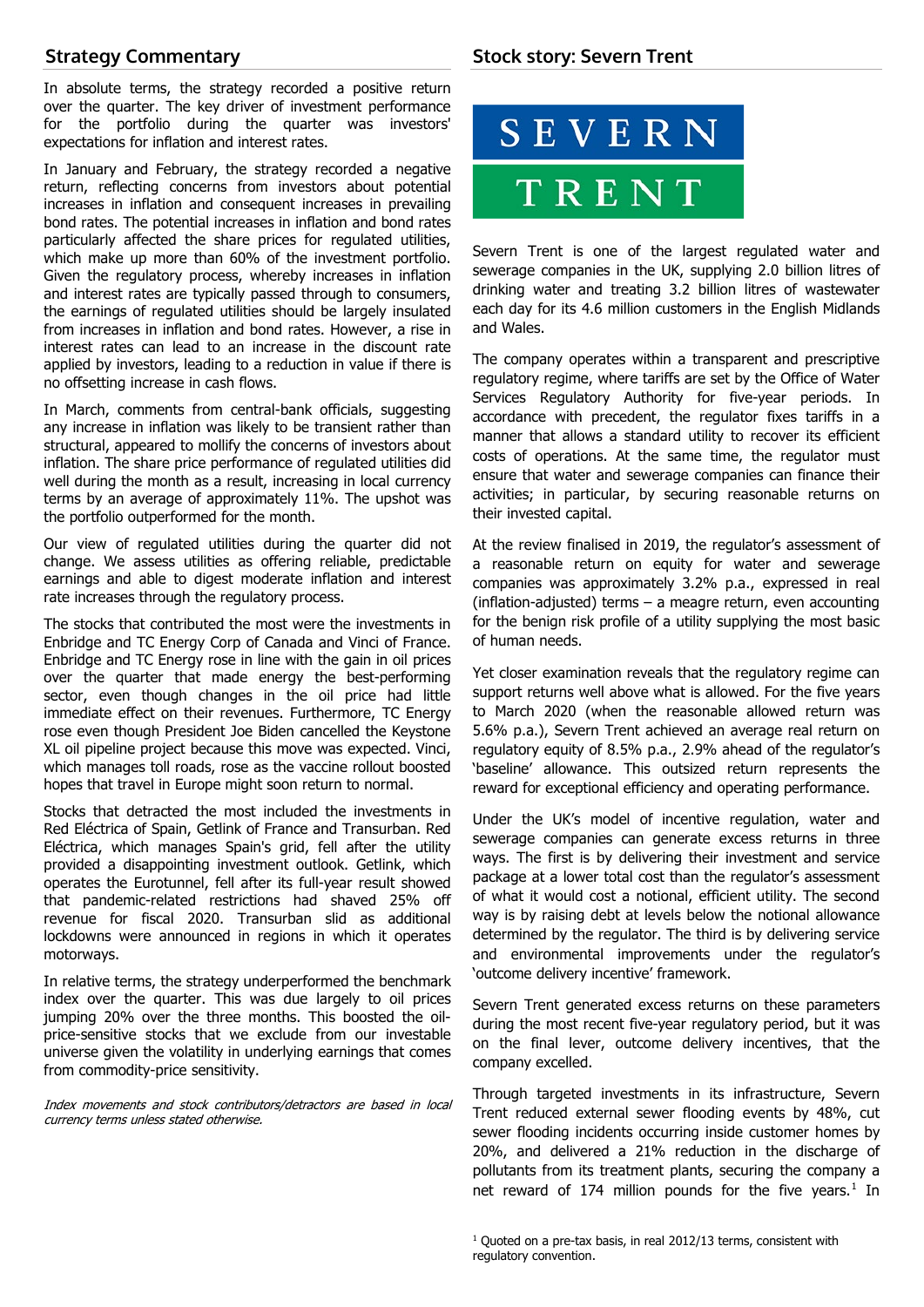addition to providing a better experience for the Severn Trent customers, these achievements contributed to restoring the environment, improving the quality of rivers spanning 1,600 kilometres, and enhancing the biodiversity of 244 hectares of land.

With the first year of the current five-year regulatory control period having recently ended, Severn Trent appears poised to again reward investors by delivering improved customer service and a cleaner environment.

In its fiscal third-quarter trading update, the utility noted that it has reduced sewer blockages by 25%, cut pollution incidents by a further 15%, and delivered over 2,200 hectares of enhanced natural environment through its biodiversity program during the year to date. These results prompted management to inform investors to expect net rewards of at least 50 million pounds when the company reports its full-year 2020-2021 results in May.

*Sources: Company filings.*

# **Stock story: Enbridge**



Enbridge is North America's leading energy infrastructure company. The Canadian-based company owns liquids pipelines, gas transmission assets, gas distribution networks and renewable generation assets. The company operates the largest liquids pipeline network in North America, transporting about 25% of crude oil produced in the region and serving more than 75% of the region's refineries. Enbridge operates the second-largest gas transmission pipeline network in North America, moving about 20% of the natural gas consumed in the US. In addition, the company operates the largest gas distribution system in North America and owns 1.8 Gigawatts of contracted renewable generation capacity.

About 98% of Enbridge's cash flows are secured by cost-ofservice regulation or long-term take-or-pay contracts, which means that less than 2% of the company's cash flow is sensitive to movements in commodity prices. While Enbridge bears volume risk on its cost-of-service regulated pipelines, the company serves some of the most economically advantaged regions and refiners in the world – factors that have delivered consistently high levels of asset use.

Reflecting these helpful characteristics, Enbridge delivered distributable cash flow per share above the mid-point of management's pre-pandemic guidance in 2020, despite the disruption to global energy markets caused by the global health crisis and an oil price war between Saudi Arabia and Russia.

The company has introduced guidance for EBITDA growth of about 6% in 2021, supporting growth in distributable cash flow per share of around 4%. Over the next three years, management expects to deliver growth in distributable cash flow per share of 5% to 7% p.a., with 4% to 5% of annualised growth attributable to the company's C\$17 billion

secured capital program and a further 1% to 2% of growth generated through cost and productivity levers.

In the longer term, Enbridge will need to navigate the transition to a global economy that is less reliant on fossil fuels – a potentially significant challenge for a business that derived about 97% of group EBITDA from the delivery of crude oil and natural gas last year.

Yet concerns that decarbonisation will erode Enbridge's stable cash flows over the investment horizon appear premature. Virtually all reputable forecasting agencies expect global energy demand to increase to 2040. The International Energy Agency, for instance, forecasts a 7% increase in demand for oil and a 29% increase in demand for natural gas during this period. While much of this demand is likely to emanate from emerging Asian economies, IHS Markit, an energy markets consultancy, forecasts that Canadian oil-sands production will increase by nearly 40% over the next decade, which suggests that demand for Enbridge's liquids pipeline system will remain robust in the medium term.

Enbridge's natural gas transmission and distribution assets are expected to be similarly resilient. Natural gas remains the primary fuel for power generation in the regions served by Enbridge's gas transmission network, a paradigm that is unlikely to change in the medium term, given the long useful lives of electricity-generating fleets and the need to ensure security of supply in an energy market that embeds a growing share of intermittent generation.

The dominance of natural gas as a feedstock for space heating loads in Enbridge's Ontario gas distribution network appears even less likely to be challenged over the investment horizon. Heating a home with natural gas in Ontario is about 60% cheaper than heating with electric appliances, creating a compelling value proposition for households. Moreover, the region's brutal winters see peak demand for natural gas reach levels about three times the existing capacity of the electricity network, implying that full electrification of the system would carry a cost that is unlikely to be accepted by consumers or tolerated by policymakers seeking re-election.

*Sources: Company filings.*